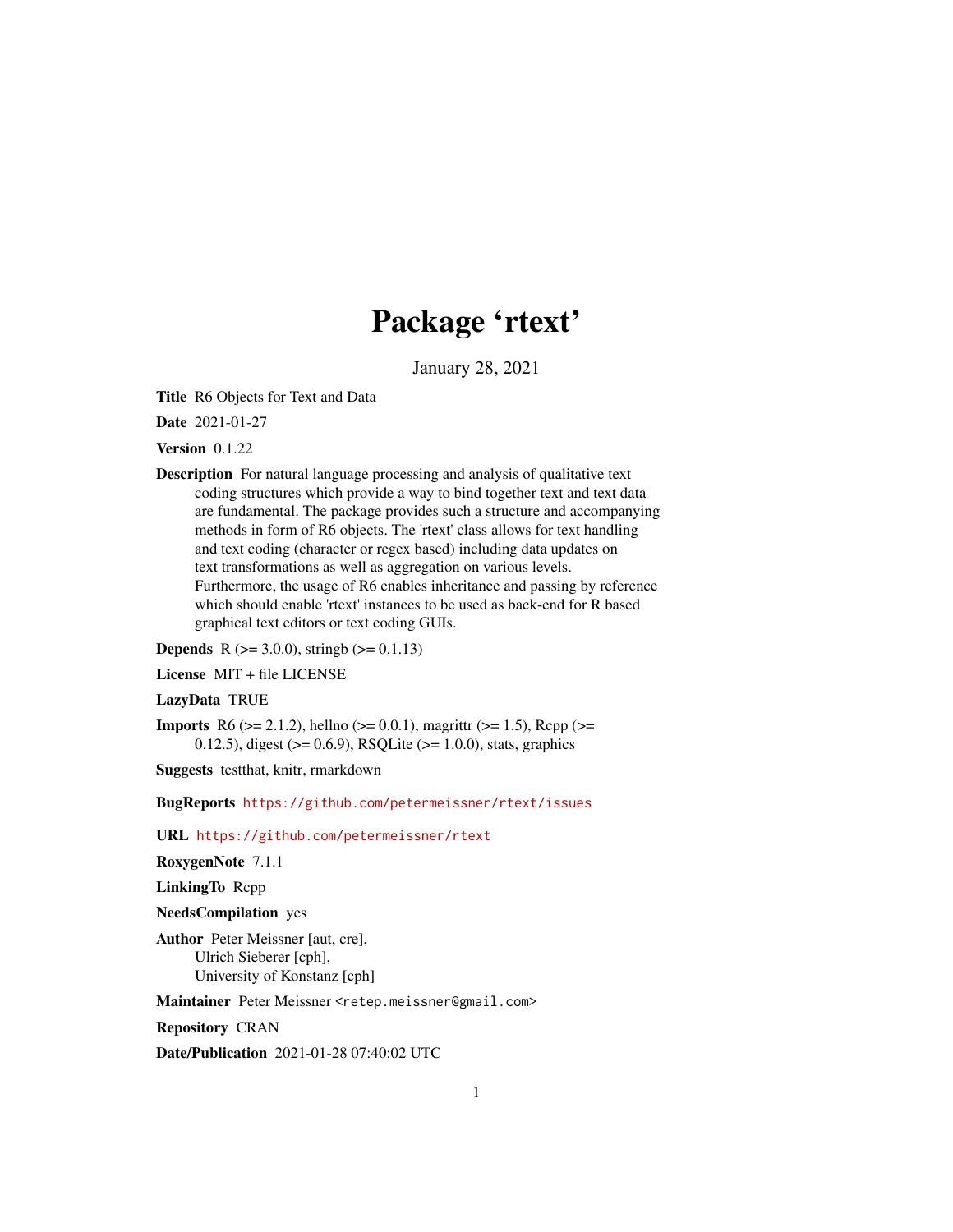## <span id="page-1-0"></span>R topics documented:

| Index | 15 |
|-------|----|
|       |    |
|       |    |
|       |    |
|       |    |
|       |    |
|       |    |
|       |    |
|       |    |
|       |    |
|       |    |
|       |    |

modus *function giving back the mode*

#### Description

function giving back the mode

#### Usage

 $modus(x, multimodal = FALSE, warn = TRUE)$ 

#### Arguments

| X          | vector to get mode for                                              |
|------------|---------------------------------------------------------------------|
| multimodal | wether or not all modes should be returned in case of more than one |
| warn       | should the function warn about multimodal outcomes?                 |

plot.rtext *function for plotting rtext*

#### Description

function for plotting rtext

#### Usage

```
## S3 method for class 'rtext'
plot(x, y = NULL, lines = TRUE, col = "#ED4C4CA0", add = FALSE, ...)
```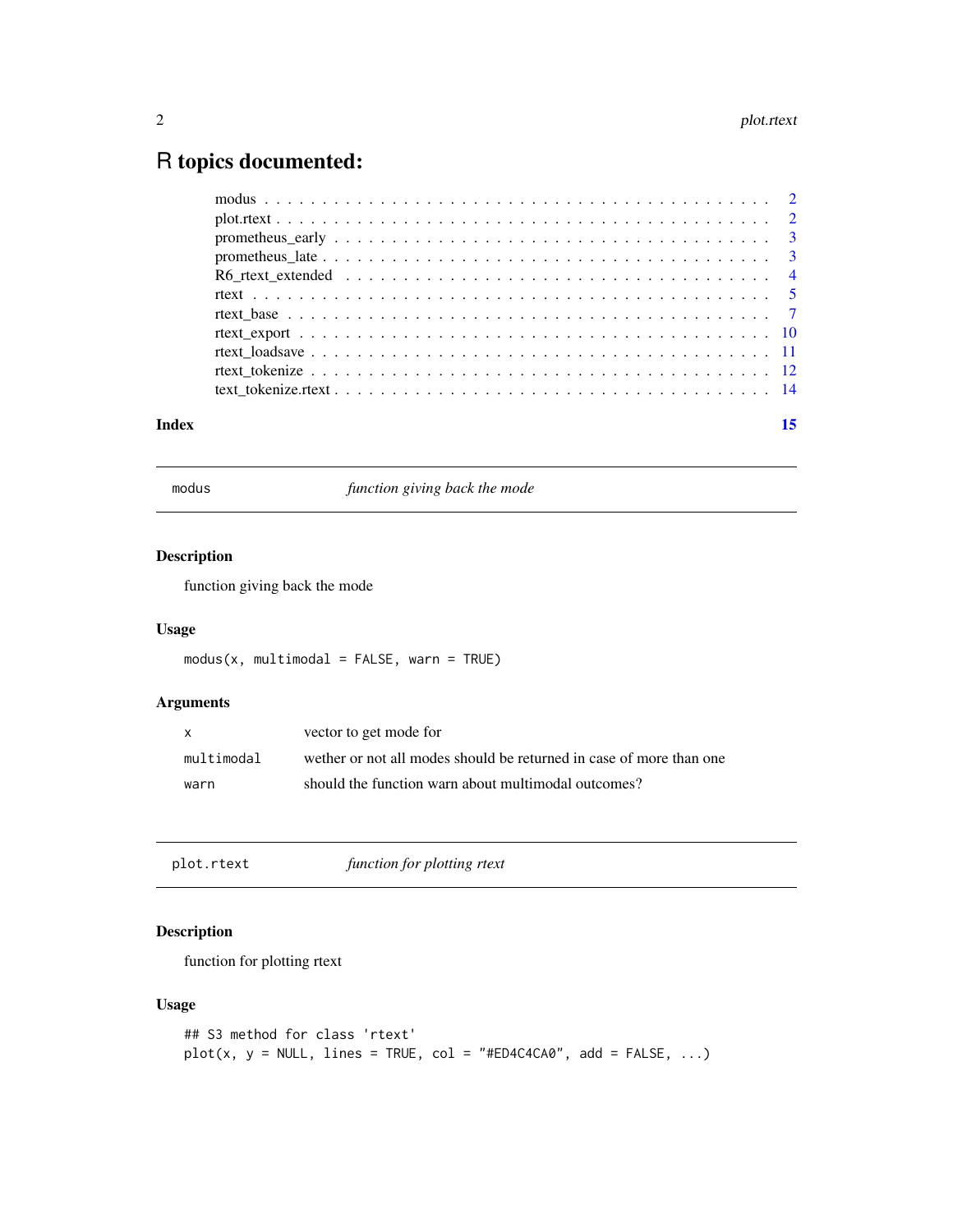#### <span id="page-2-0"></span>prometheus\_early 3

#### Arguments

| х               | object of class rtext                             |
|-----------------|---------------------------------------------------|
| у               | char data to be plotted                           |
| lines           | vector of integer listing the lines to be plotted |
| co <sub>1</sub> | color of the char_data variable to be highlighted |
| add             | add data to an already existing plot?             |
|                 | further parameters passed through to initial plot |
|                 |                                                   |

prometheus\_early *prometheus early version*

#### Description

prometheus early version

#### Usage

prometheus\_early

#### Format

An object of class character of length 1.

#### Source

https://de.wikisource.org/w/index.php?title=Prometheus\_(Gedicht,\_fr

prometheus\_late *prometheus late version*

#### Description

prometheus late version

#### Usage

prometheus\_late

#### Format

An object of class character of length 1.

#### Source

https://de.wikisource.org/w/index.php?title=Prometheus\_(Gedicht,\_sp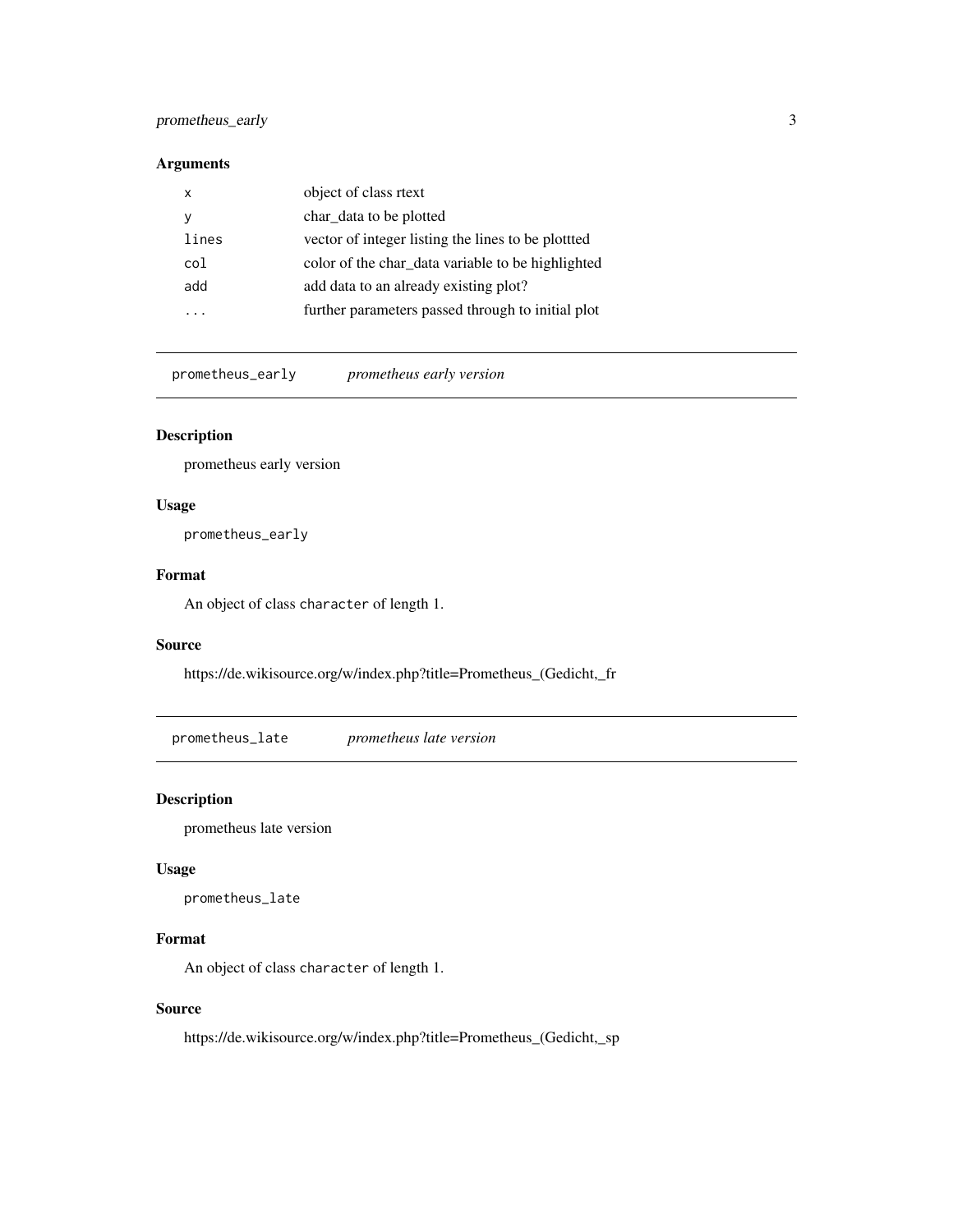<span id="page-3-0"></span>R6\_rtext\_extended *extended R6 class*

#### Description

extended R6 class extended R6 class

#### Format

[R6Class](#page-0-0) object.

#### Value

Object of [R6Class](#page-0-0)

#### Methods

#### Public methods:

- [R6\\_rtext\\_extended\\$get\(\)](#page-3-1)
- [R6\\_rtext\\_extended\\$debug\(\)](#page-3-2)
- [R6\\_rtext\\_extended\\$ls\(\)](#page-3-3)
- [R6\\_rtext\\_extended\\$message\(\)](#page-3-4)
- [R6\\_rtext\\_extended\\$warning\(\)](#page-3-5)
- [R6\\_rtext\\_extended\\$clone\(\)](#page-3-6)

#### <span id="page-3-1"></span>Method get():

```
Usage:
R6_rtext_extended$get(name = NULL)
```
#### <span id="page-3-2"></span>Method debug():

*Usage:* R6\_rtext\_extended\$debug(pos = 1)

#### <span id="page-3-3"></span>Method ls():

```
Usage:
R6_rtext_extended$ls(what = c("self", "private"), class = NULL)
```
#### <span id="page-3-4"></span>Method message():

*Usage:* R6\_rtext\_extended\$message(x, ...)

#### <span id="page-3-5"></span>Method warning():

<span id="page-3-6"></span>*Usage:* R6\_rtext\_extended\$warning(x, ...)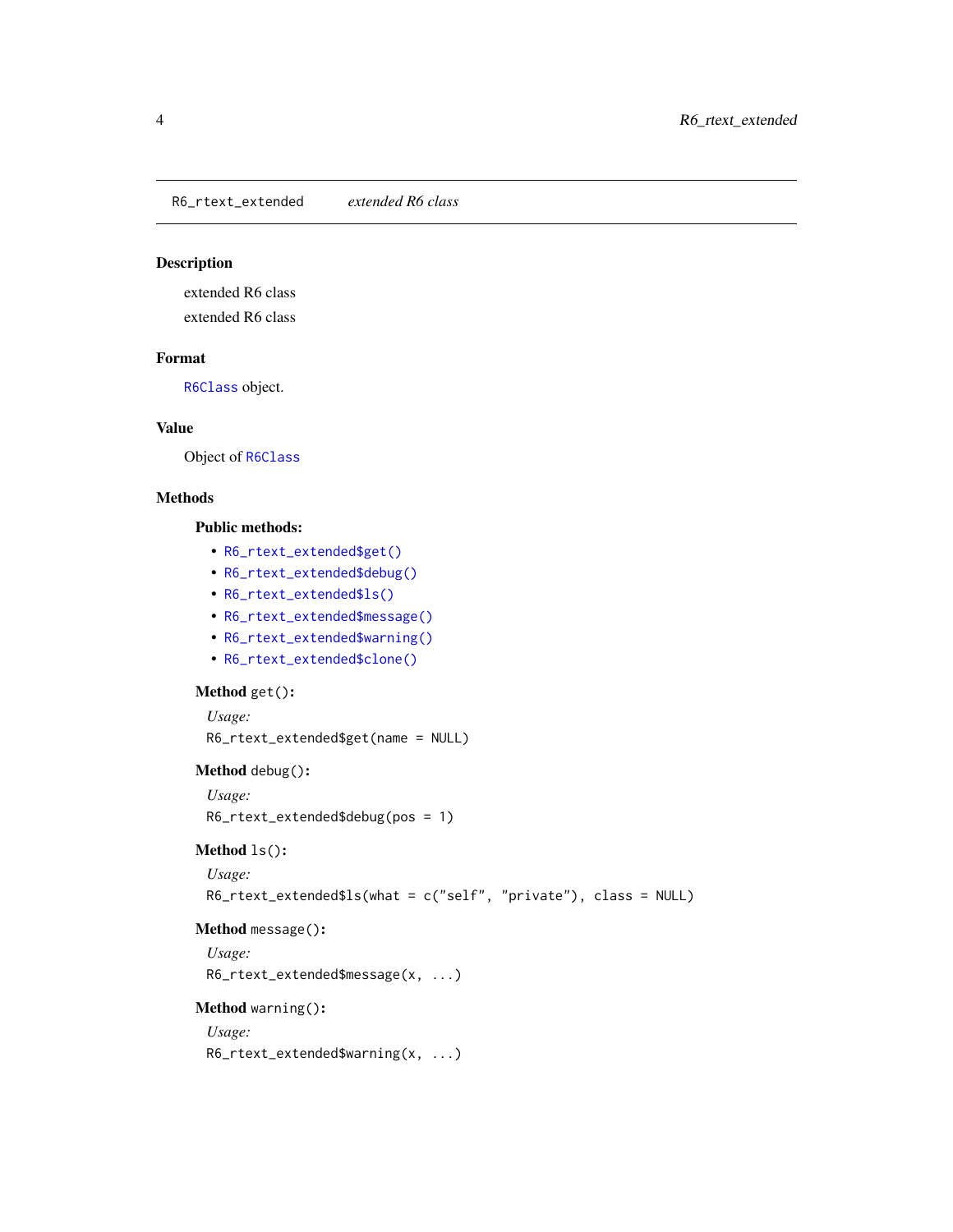#### <span id="page-4-0"></span>rtext 5

Method clone(): The objects of this class are cloneable with this method.

*Usage:* R6\_rtext\_extended\$clone(deep = FALSE) *Arguments:* deep Whether to make a deep clone.

#### See Also

[rtext](#page-4-1)

<span id="page-4-1"></span>rtext *R6 class - linking text and data*

#### Description

R6 class - linking text and data R6 class - linking text and data

#### Format

An [R6Class](#page-0-0) generator object.

#### Value

Object of [R6Class](#page-0-0)

#### The rtext class family

Rtext consists of an set of R6 classes that are conencted by inheritance. Each class handles a different set of functionalities that are - despite needing the data structure provided by rtext\_base independent.

- **R6\_rtext\_extended** A class that has nothing to do per se with rtext but merely adds some basic features to the base R6 class (debugging, hashing, getting fields and handling warnings and messages as well as listing content)
- rtext\_base [inherits from R6\_rtext\_extended] The foundation of the rtext class. This class allows to load and store text, its meta data, as well as data about the text in a character by character level.
- rtext\_loadsave [inherits from rtext\_base] Adds load and save methods for loading and saving rtext objects (text and data) into/from Rdata files.
- rtext\_export [inherits from rtext\_loadsave] Adds methods to import and export from and to SQLite databases - like load and save but for SQLite.
- rtext\_tokenize [inherits from rtext\_export] Adds methods to aggregate character level data onto token level. (the text itself can be tokenized via S3 methods from the stringb package - e.g. text\_tokenize\_words())
- rtext [inherits from rtext\_tokenize] Adds no new features at all but is just a handy label sitting on top of all the functionality provided by the inheritance chain.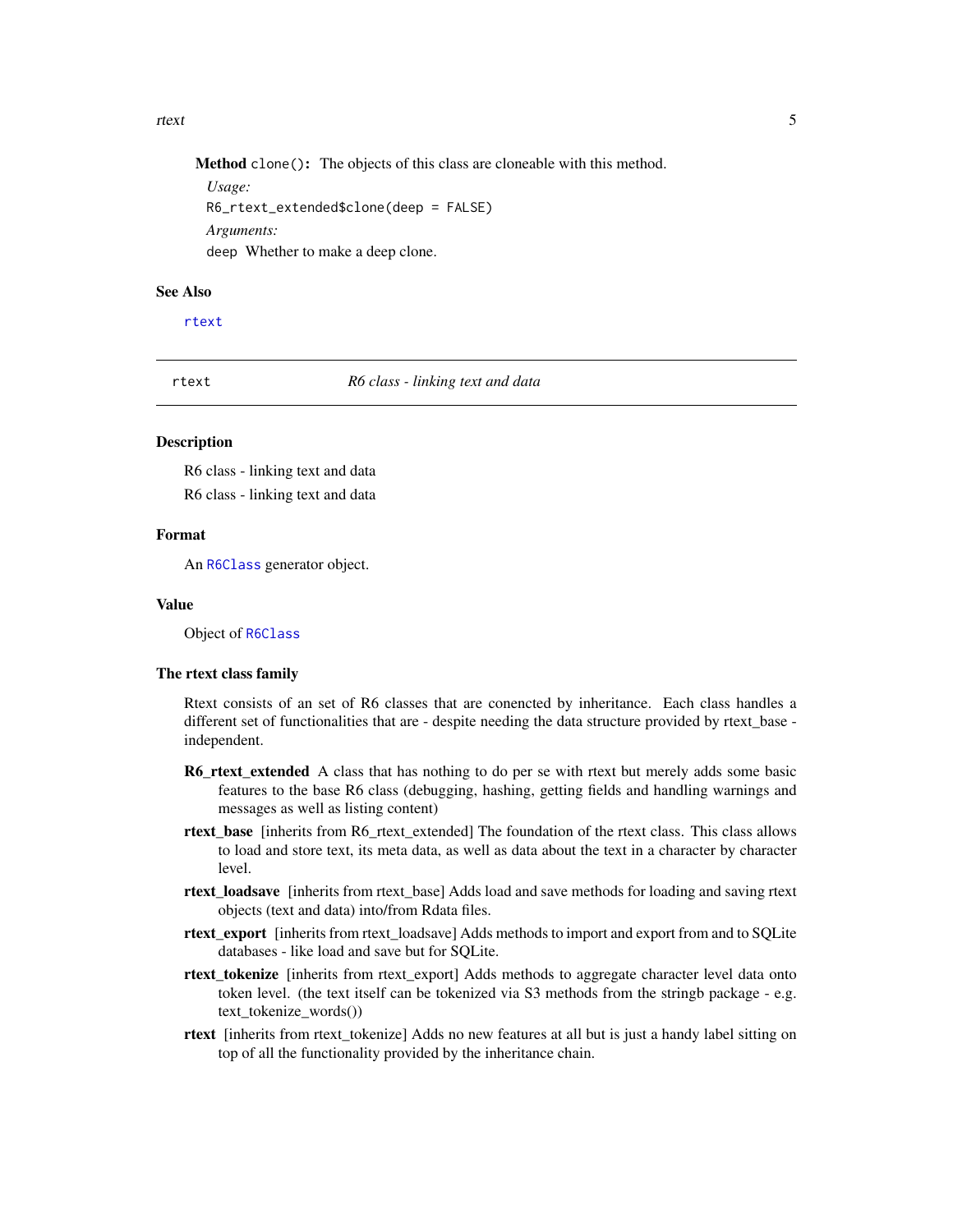#### <span id="page-5-0"></span>Super classes

```
rtext::R6_rtext_extended -> rtext::rtext_base -> rtext::rtext_loadsave -> rtext::rtext_export
-> rtext::rtext_tokenize -> rtext
```
#### **Methods**

#### Public methods:

• [rtext\\$clone\(\)](#page-3-6)

Method clone(): The objects of this class are cloneable with this method.

```
Usage:
rtext$clone(deep = FALSE)
Arguments:
deep Whether to make a deep clone.
```
#### Examples

```
# initialize (with text or file)
quote_text <-
"Outside of a dog, a book is man's best friend. Inside of a dog it's too dark to read."
quote <- rtext$new(text = quote_text)
# add some data
quote$char_data_set("first", 1, TRUE)
quote$char_data_set("last", quote$char_length(), TRUE)
# get the data
quote$char_data_get()
# transform text
quote$char_add("[this is an insertion] \n", 47)
# get the data again (see, the data moved along with the text)
quote$text_get()
quote$char_data_get()
# do some convenience coding (via regular expressions)
quote$char_data_set_regex("dog_friend", "dog", "dog")
quote$char_data_set_regex("dog_friend", "friend", "friend")
quote$char_data_get()
# aggregate data by regex pattern
quote$tokenize_data_regex(split="(dog)|(friend)", non_token = TRUE, join = "full")
# aggregate data by words
quote$tokenize_data_words(non_token = TRUE, join="full")
# aggregate data by lines
quote$tokenize_data_lines()
```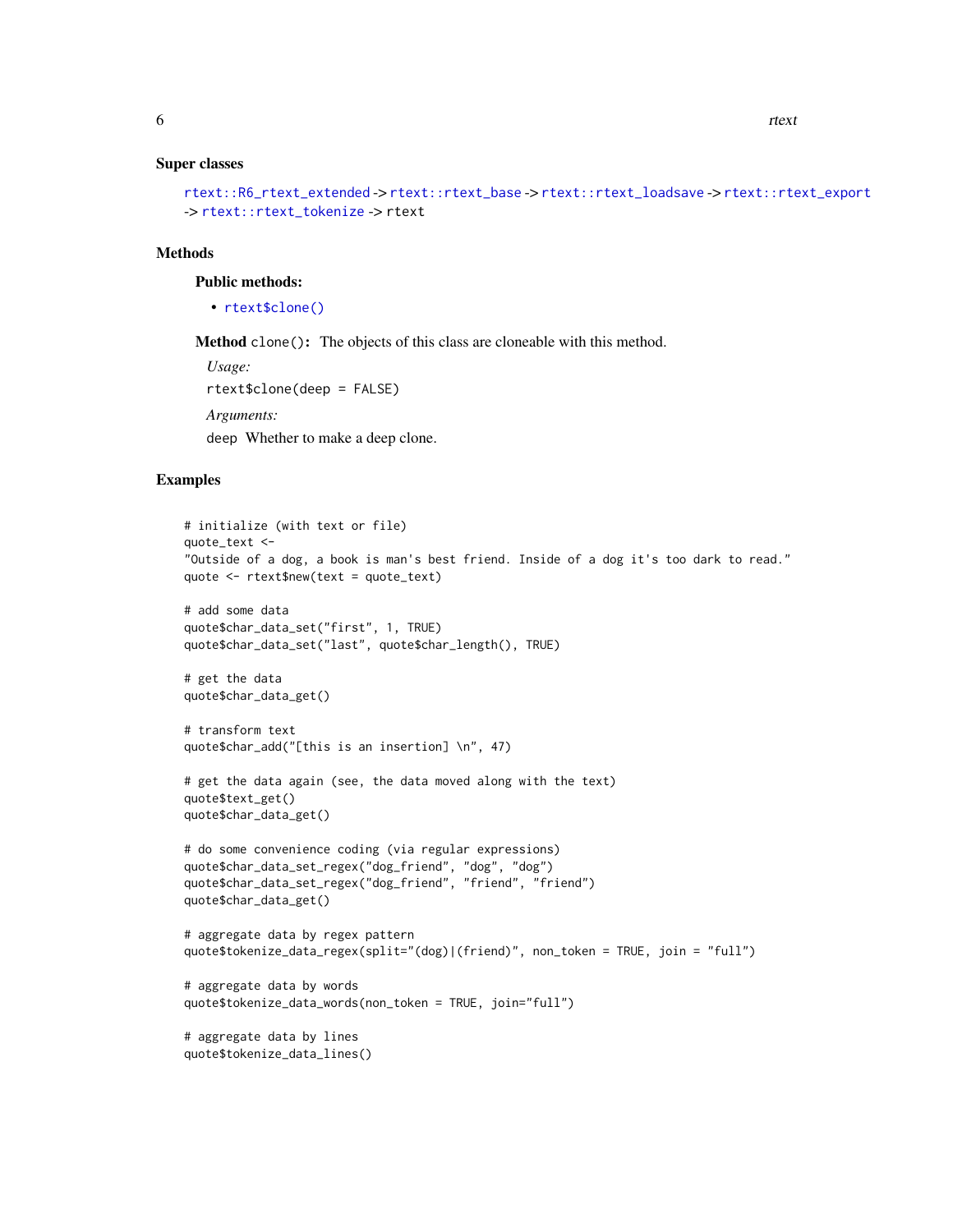#### <span id="page-6-0"></span>rtext\_base 7

```
# plotting and data highlighting
plot(quote, "dog_friend")
# adding further data to the plot
plot(quote, "dog_friend")
plot(quote, "first", col="steelblue", add=TRUE)
plot(quote, "last", col="steelblue", add=TRUE)
```
rtext\_base *rtext\_base : basic workhorse for rtext*

#### Description

rtext\_base : basic workhorse for rtext

rtext\_base : basic workhorse for rtext

#### Format

[R6Class](#page-0-0) object.

#### Value

Object of [R6Class](#page-0-0)

#### Super class

[rtext::R6\\_rtext\\_extended](#page-0-0) -> rtext\_base

#### Methods

#### Public methods:

- [rtext\\_base\\$new\(\)](#page-7-0)
- [rtext\\_base\\$info\(\)](#page-7-1)
- [rtext\\_base\\$text\\_show\(\)](#page-7-2)
- [rtext\\_base\\$text\\_get\(\)](#page-7-3)
- [rtext\\_base\\$text\\_get\\_lines\(\)](#page-7-4)
- [rtext\\_base\\$char\\_get\(\)](#page-7-5)
- [rtext\\_base\\$char\\_add\(\)](#page-7-6)
- [rtext\\_base\\$char\\_delete\(\)](#page-7-7)
- [rtext\\_base\\$char\\_replace\(\)](#page-8-0)
- [rtext\\_base\\$char\\_length\(\)](#page-8-1)
- [rtext\\_base\\$char\\_data\\_set\(\)](#page-8-2)
- [rtext\\_base\\$char\\_data\\_set\\_regex\(\)](#page-8-3)
- [rtext\\_base\\$char\\_data\\_get\(\)](#page-8-4)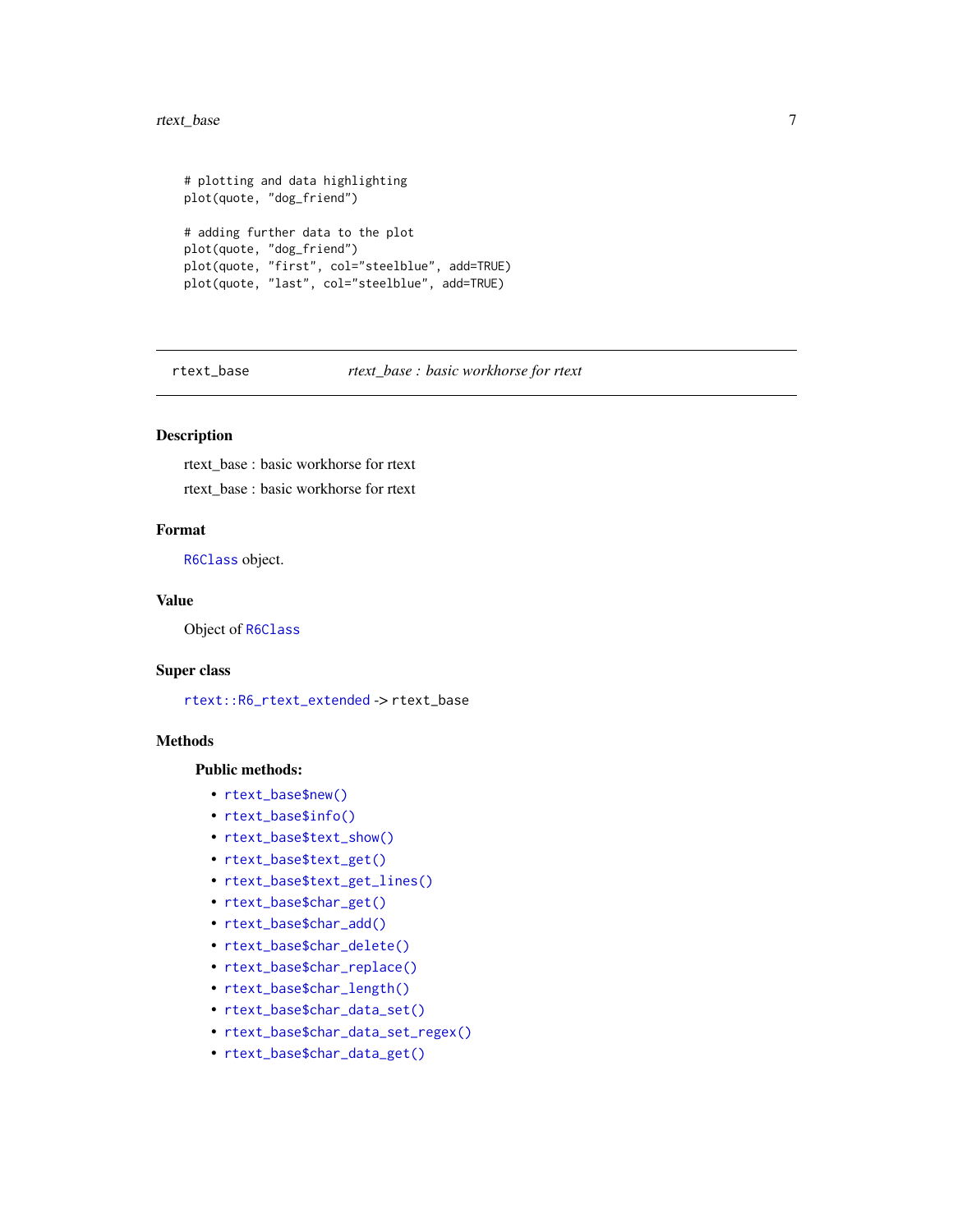```
• rtext_base$hash_get()
  • rtext_base$clone()
Method new():
 Usage:
 rtext_base$new(
   text = NULL,text_file = NULL,
   encoding = "UTF-8",
   id = NULL,save_file = NULL,
   verbose = TRUE
 )
Method info():
 Usage:
 rtext_base$info()
Method text_show():
 Usage:
 rtext_base$text_show(
   length = 500,from = NULL,to = NULL,
   coll = FALSE,wrap = FALSE
 \mathcal{L}Method text_get():
 Usage:
 rtext_base$text_get(length = Inf, from = NULL, to = NULL, split = NULL)
Method text_get_lines():
 Usage:
 rtext_base$text_get_lines(length = Inf, from = NULL, to = NULL)
Method char_get():
 Usage:
 rtext_base$char_get(length = Inf, from = NULL, to = NULL, raw = FALSE)
Method char_add():
 Usage:
 rtext_base$char_add(what = NULL, after = NULL)
Method char_delete():
 Usage:
```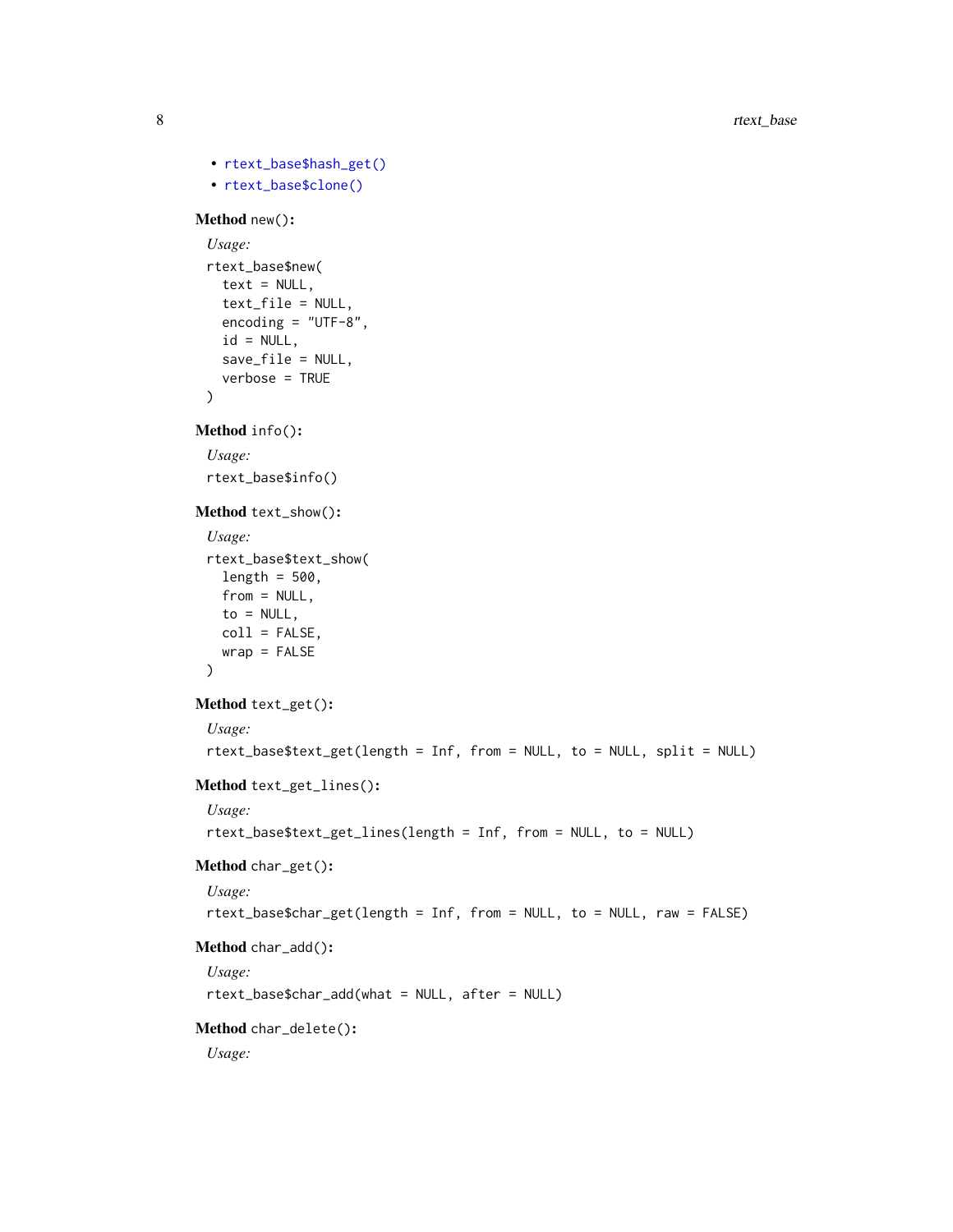#### <span id="page-8-6"></span>rtext\_base 9

```
rtext_base$char_delete(n = NULL, from = NULL, to = NULL)
Method char_replace():
 Usage:
 rtext_base$char_replace(from = NULL, to = NULL, by = NULL)
Method char_length():
 Usage:
 rtext_base$char_length()
Method char_data_set():
 Usage:
 rtext_base$char_data_set(x = NULL, i = NULL, val = NA, hl = 0)Method char_data_set_regex():
 Usage:
 rtext_base$char_data_set_regex(x = NULL, pattern = NULL, val = NA, hl = 0, ...)
Method char_data_get():
 Usage:
 rtext_base$char_data_get(from = 1, to = Inf, x = NULL, full = FALSE)
Method hash_get():
 Usage:
 rtext_base$hash_get(name = "")
```
<span id="page-8-5"></span><span id="page-8-4"></span><span id="page-8-3"></span>Method clone(): The objects of this class are cloneable with this method.

*Usage:*

rtext\_base\$clone(deep = FALSE)

*Arguments:*

deep Whether to make a deep clone.

#### See Also

[rtext](#page-4-1)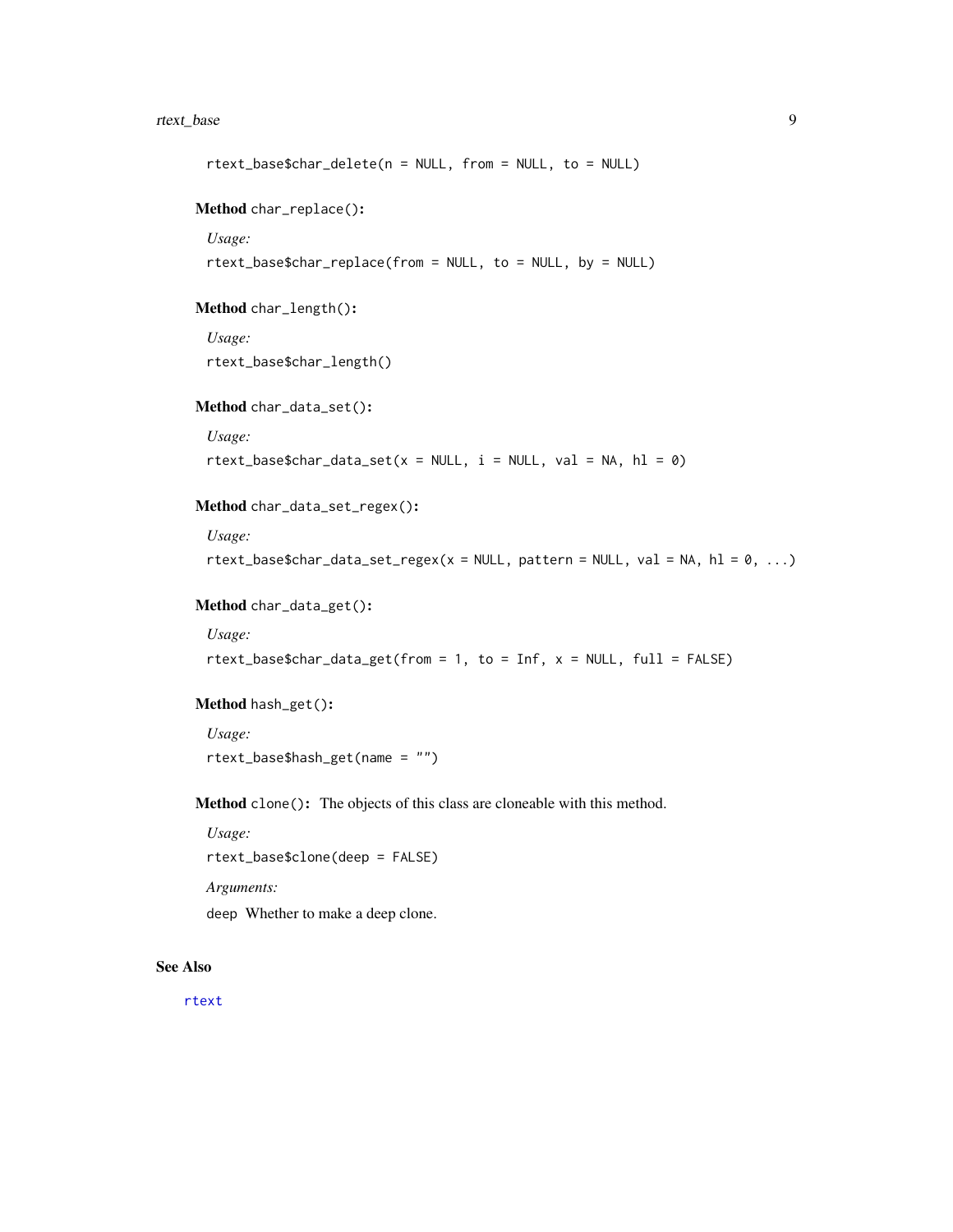<span id="page-9-0"></span>

#### Description

R6 class - linking text and data R6 class - linking text and data

#### Format

[R6Class](#page-0-0) object.

#### Value

Object of [R6Class](#page-0-0)

#### Super classes

[rtext::R6\\_rtext\\_extended](#page-0-0) -> [rtext::rtext\\_base](#page-0-0) -> [rtext::rtext\\_loadsave](#page-0-0) -> rtext\_export

#### Methods

#### Public methods:

- [rtext\\_export\\$export\\_csv\(\)](#page-9-1)
- [rtext\\_export\\$import\\_csv\(\)](#page-9-2)
- [rtext\\_export\\$export\\_sqlite\(\)](#page-9-3)
- [rtext\\_export\\$import\\_sqlite\(\)](#page-9-4)
- [rtext\\_export\\$clone\(\)](#page-3-6)

#### <span id="page-9-1"></span>Method export\_csv():

*Usage:*

rtext\_export\$export\_csv(folder\_name = "")

<span id="page-9-2"></span>Method import\_csv():

*Usage:*

rtext\_export\$import\_csv(folder\_name = "")

#### <span id="page-9-3"></span>Method export\_sqlite():

*Usage:*

rtext\_export\$export\_sqlite(db\_name = "")

#### <span id="page-9-4"></span>Method import\_sqlite():

*Usage:*

rtext\_export\$import\_sqlite(db\_name = "")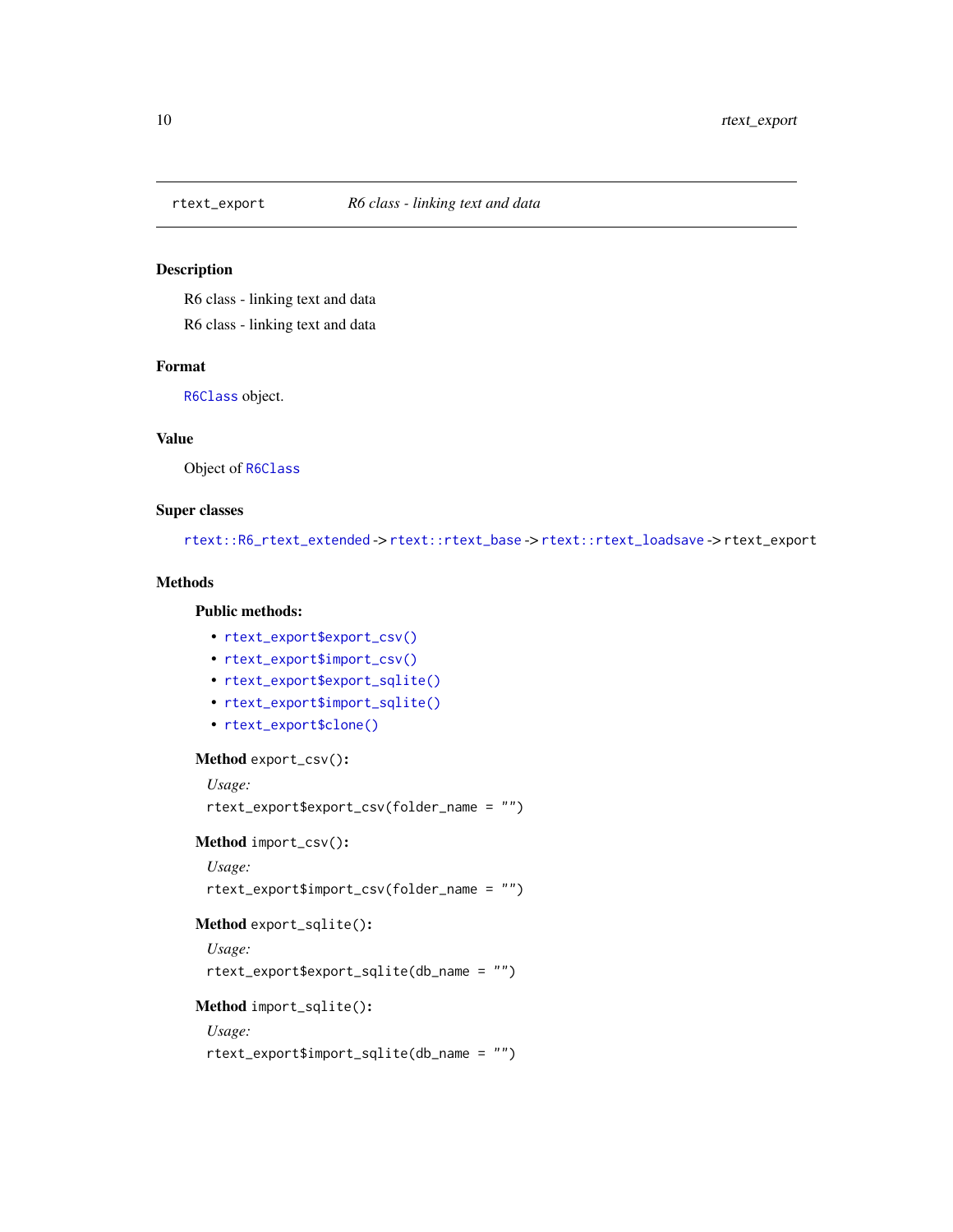#### <span id="page-10-0"></span>rtext\_loadsave 11

Method clone(): The objects of this class are cloneable with this method.

*Usage:* rtext\_export\$clone(deep = FALSE) *Arguments:* deep Whether to make a deep clone.

#### See Also

[rtext](#page-4-1)

rtext\_loadsave *R6 class - load and save methods for rtext*

#### Description

R6 class - load and save methods for rtext

R6 class - load and save methods for rtext

#### Format

[R6Class](#page-0-0) object.

#### Value

Object of [R6Class](#page-0-0)

#### Super classes

[rtext::R6\\_rtext\\_extended](#page-0-0) -> [rtext::rtext\\_base](#page-0-0) -> rtext\_loadsave

#### Methods

#### Public methods:

- [rtext\\_loadsave\\$save\(\)](#page-10-1)
- [rtext\\_loadsave\\$load\(\)](#page-10-2)
- [rtext\\_loadsave\\$clone\(\)](#page-3-6)

#### <span id="page-10-1"></span>Method save():

```
Usage:
rtext_loadsave$save(file = NULL, id = NULL)
```
### <span id="page-10-2"></span>Method load():

```
Usage:
rtext_loadsave$load(file = NULL)
```
Method clone(): The objects of this class are cloneable with this method.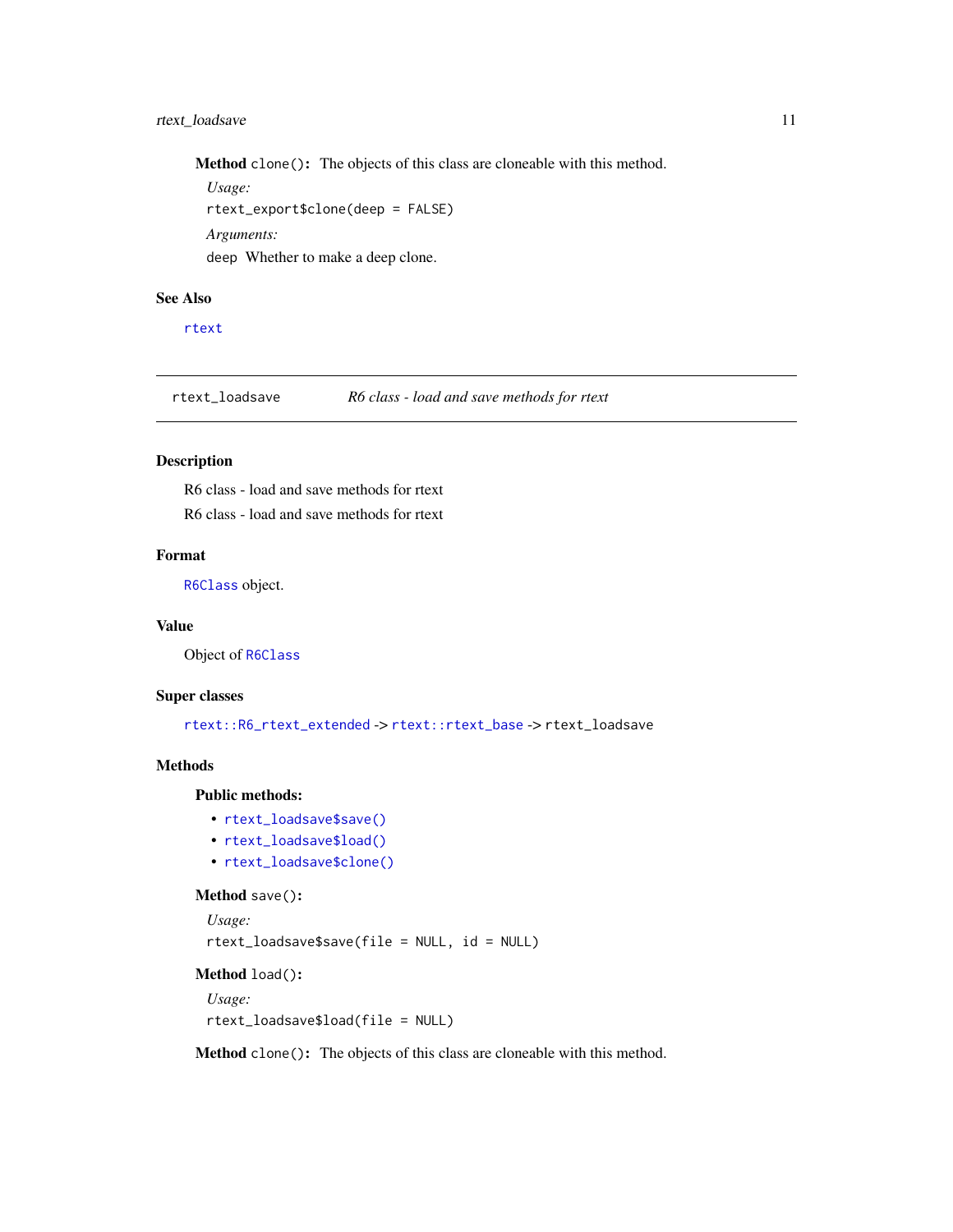<span id="page-11-0"></span>*Usage:* rtext\_loadsave\$clone(deep = FALSE) *Arguments:* deep Whether to make a deep clone.

#### See Also

[rtext](#page-4-1)

#### rtext\_tokenize *R6 class - linking text and data*

#### Description

R6 class - linking text and data

R6 class - linking text and data

#### Format

[R6Class](#page-0-0) object.

#### Value

Object of [R6Class](#page-0-0)

#### Super classes

```
rtext::R6_rtext_extended -> rtext::rtext_base -> rtext::rtext_loadsave -> rtext::rtext_export
-> rtext_tokenize
```
#### Methods

#### Public methods:

- [rtext\\_tokenize\\$tokenize\\_data\\_regex\(\)](#page-11-1)
- [rtext\\_tokenize\\$tokenize\\_data\\_sequences\(\)](#page-12-0)
- [rtext\\_tokenize\\$tokenize\\_data\\_words\(\)](#page-12-1)
- [rtext\\_tokenize\\$tokenize\\_data\\_lines\(\)](#page-12-2)
- [rtext\\_tokenize\\$clone\(\)](#page-3-6)

<span id="page-11-1"></span>Method tokenize\_data\_regex():

*Usage:*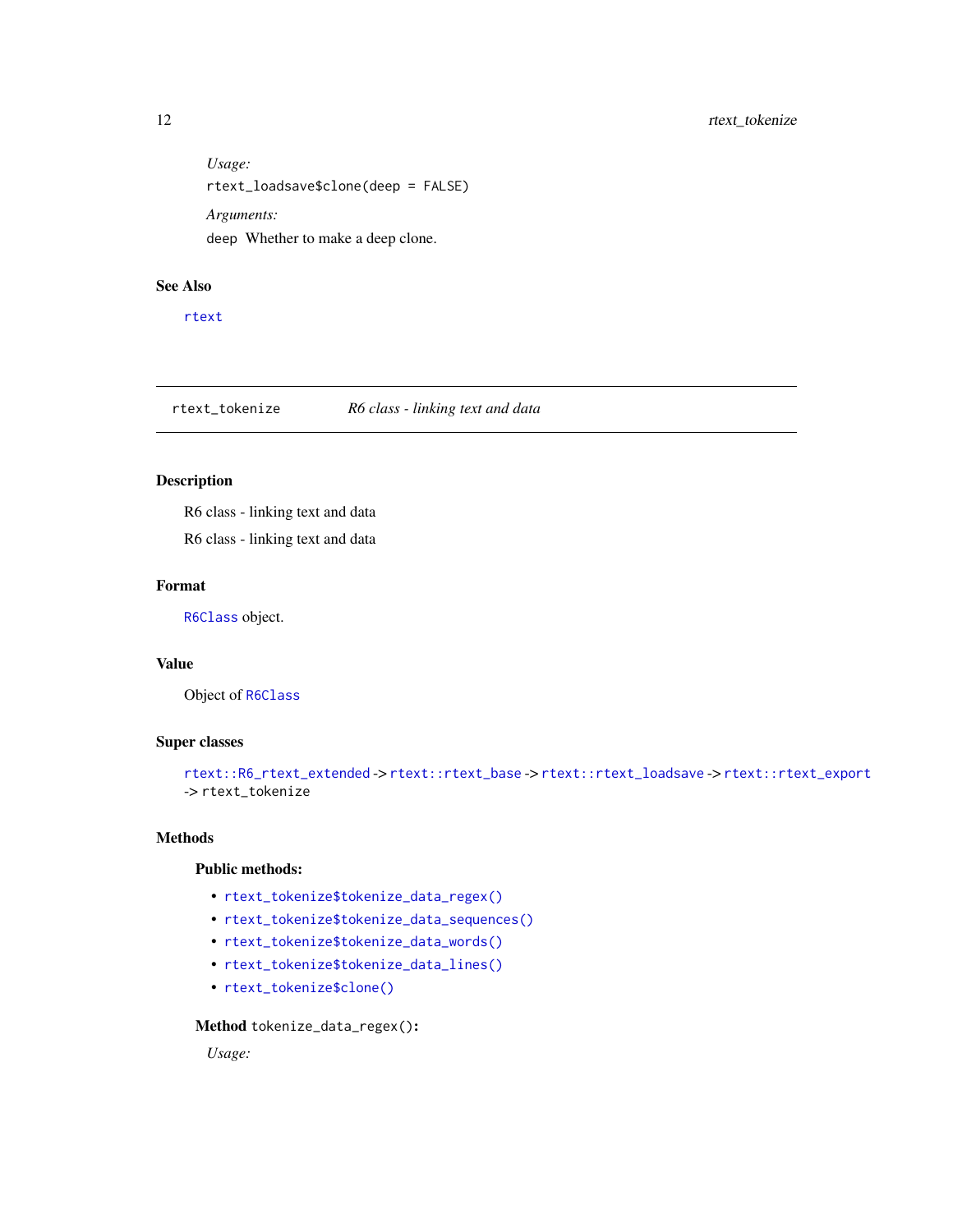#### rtext\_tokenize 13

```
rtext_tokenize$tokenize_data_regex(
 split = NULL,ignore.case = FALSE,
 fixed = FALSE,per1 = FALSE,useBytes = FALSE,
 non_token = FALSE,
  join = c("full", "left", "right", ""),
 aggregate_function = NULL,
  ...
\mathcal{L}
```
<span id="page-12-0"></span>Method tokenize\_data\_sequences():

```
Usage:
rtext_tokenize$tokenize_data_sequences(
  token,
  join = c("full", "left", "right", ""),
  aggregate_function = NULL,
  ...
\mathcal{L}
```
<span id="page-12-1"></span>Method tokenize\_data\_words():

```
Usage:
rtext_tokenize$tokenize_data_words(
 split = "\\W+",
  ignore.case = FALSE,
 fixed = FALSE,
 per1 = FALSE,useBytes = FALSE,
 non_token = FALSE,
 join = c("full", "left", "right", ""),
 aggregate_function = NULL,
  ...
```
 $\mathcal{L}$ 

<span id="page-12-2"></span>Method tokenize\_data\_lines():

```
Usage:
rtext_tokenize$tokenize_data_lines(
 split = " \n\lor n",ignore.case = FALSE,
 fixed = FALSE,per1 = FALSE,useBytes = FALSE,
 non_token = FALSE,
 join = c("full", "left", "right", "aggregate_function = NULL,
  ...
\mathcal{L}
```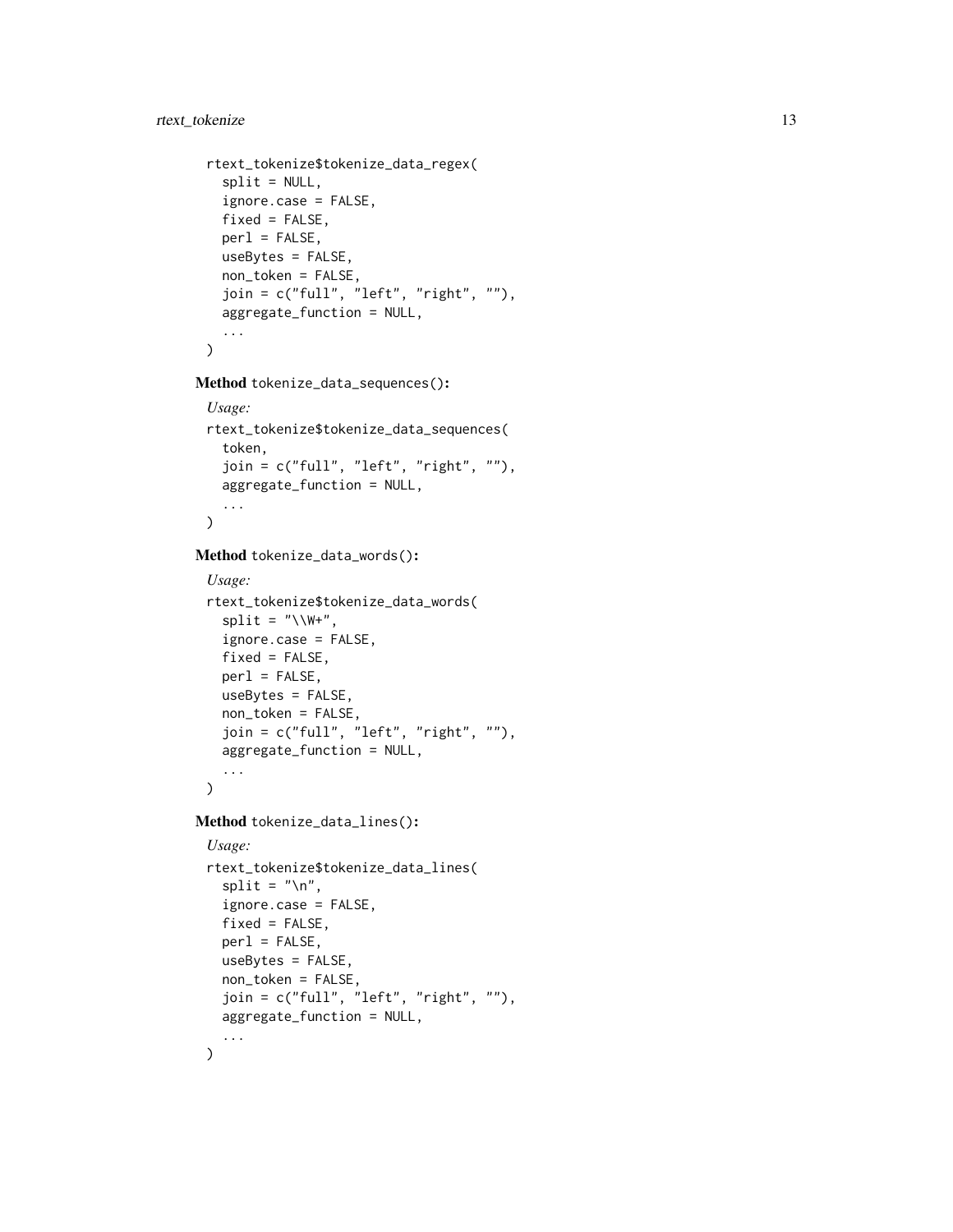<span id="page-13-0"></span>Method clone(): The objects of this class are cloneable with this method.

*Usage:* rtext\_tokenize\$clone(deep = FALSE) *Arguments:* deep Whether to make a deep clone.

#### See Also

[rtext](#page-4-1)

text\_tokenize.rtext *function tokenizing rtext objects*

#### Description

function tokenizing rtext objects

#### Usage

```
## S3 method for class 'rtext'
text_tokenize(
 string,
 regex = NULL,
 ignore.case = FALSE,
 fixed = FALSE,perl = FALSE,
 useBytes = FALSE,
 non_token = FALSE
)
```
#### Arguments

| string      | text to be tokenized                                                                                         |
|-------------|--------------------------------------------------------------------------------------------------------------|
| regex       | regex expressing where to cut see (see grep)                                                                 |
| ignore.case | whether or not reges should be case sensitive (see grep)                                                     |
| fixed       | whether or not regex should be interpreted as is or as regular expression (see<br>grep)                      |
| perl        | whether or not Perl compatible regex should be used (see grep)                                               |
| useBytes    | byte-by-byte matching of regex or character-by-character (see grep)                                          |
| non_token   | should information for non-token, i.e. those patterns by which the text was<br>splitted, be returned as well |